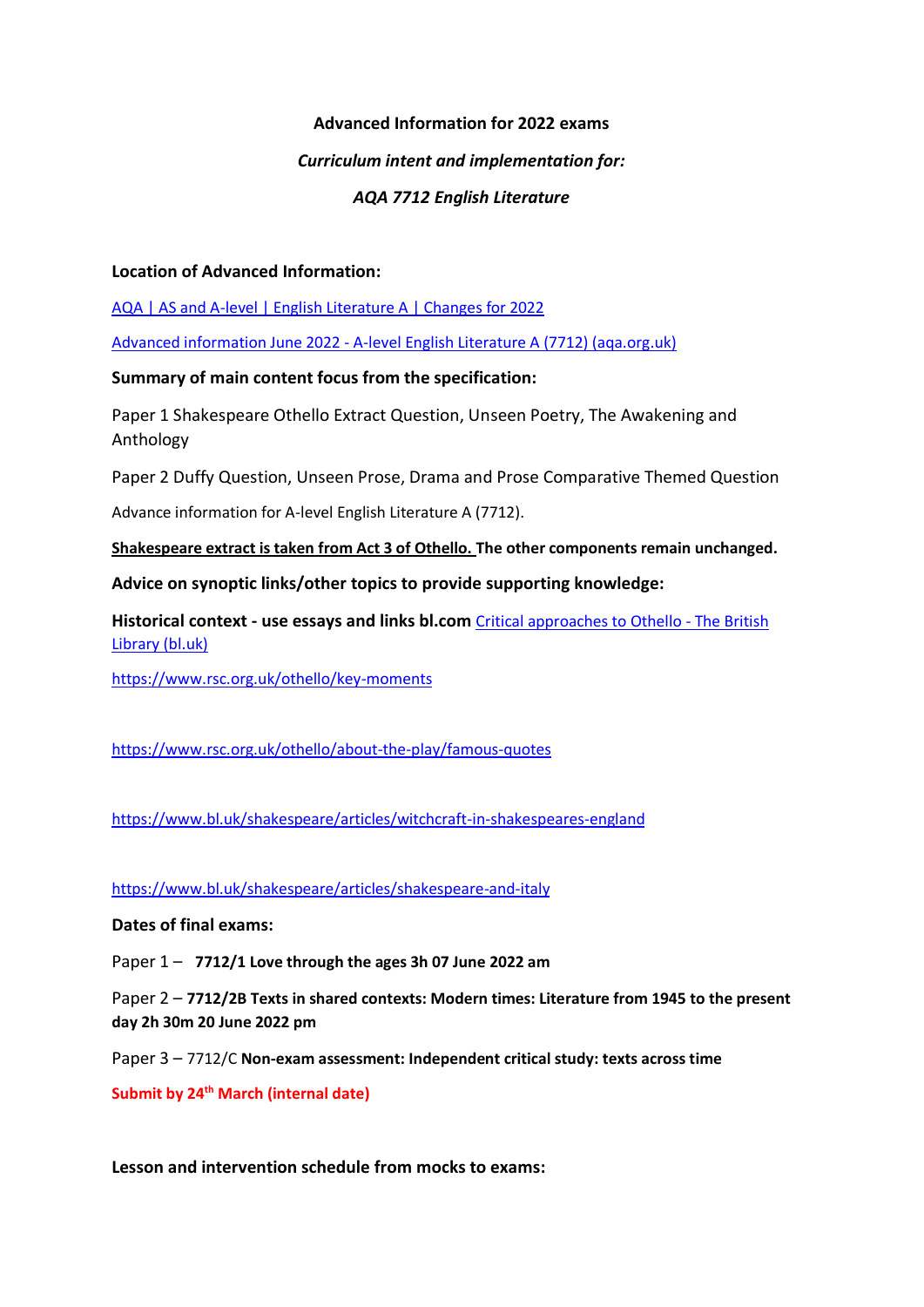| Wk. Beg.       | <b>Lesson topics</b>                                      | Intervention and tutor schedule      |
|----------------|-----------------------------------------------------------|--------------------------------------|
| 07 Mar         | Yr 13 Mock Exams                                          | Wed lunch time                       |
|                |                                                           | Thursday p7                          |
|                |                                                           |                                      |
| 14 Mar         | Yr 13 Mock Exams                                          | Wed Wed lunch time                   |
|                |                                                           | Thursday p7                          |
|                |                                                           |                                      |
| 23 & 24<br>Mar | Feedback from mocks<br>P 1 Othello - Aristotelian and the | Wed lunch time<br>Thursday p7        |
|                | modern tragedy (Williams)                                 |                                      |
|                | interpretations. Othello as outsider or                   |                                      |
|                | violent warrior - how to negotiate                        |                                      |
|                | different interpretations                                 |                                      |
|                | The Awakening by Kate Chopin                              |                                      |
|                | Literary critical lens and                                |                                      |
|                | Historicist/feminist arguments                            |                                      |
|                | Toth and Koloski - literary scholars and                  |                                      |
|                | the contemporary relevance of Chopin                      |                                      |
|                | Love Anthology - thematic approaches.                     |                                      |
|                | <b>Submit NEA</b>                                         |                                      |
| 30 & 31        | P2 Feminine Gospels - use of persona,                     | Wed lunch time                       |
| Mar            | critical positions, creative techniques,                  | Thursday p7                          |
|                | thematic approach                                         |                                      |
|                | Unseen Prose - effective analysis, POV,                   |                                      |
|                | narrative structures                                      |                                      |
|                | Comparative - Translations and One flew                   |                                      |
|                | Over the Cuckoo's Nest - language,                        |                                      |
|                | barriers, the novel or play as metaphor                   |                                      |
| 04 Apr         | <b>EASTER</b>                                             |                                      |
|                |                                                           |                                      |
| 13 Apr         | <b>EASTER</b>                                             | Wednesday intense tutor session x 2  |
|                |                                                           |                                      |
|                |                                                           |                                      |
| 18 Apr         | 18/19 Apr Bank Holiday                                    | Progress Day-                        |
|                |                                                           | Intense Revision Paper 1 and Paper 2 |
|                |                                                           | Unseen Poetry, Unseen Prose          |
|                |                                                           |                                      |
|                |                                                           |                                      |
| 19 & 20        | P1 Shakespeare key critics - higher level                 | Wed lunch time                       |
| Apr            | responses to the extract, using                           | Thursday p7                          |
|                | quotations as evidence, exploring                         |                                      |
|                | multiple meanings, problematic                            |                                      |
|                | contemporary readings.                                    |                                      |
|                | Contextual embedding.                                     |                                      |
|                | Extrapolating from the extract.                           |                                      |
|                | Novel - interrogating the text                            |                                      |
|                | Comparative answers - exemplars                           |                                      |
|                |                                                           |                                      |